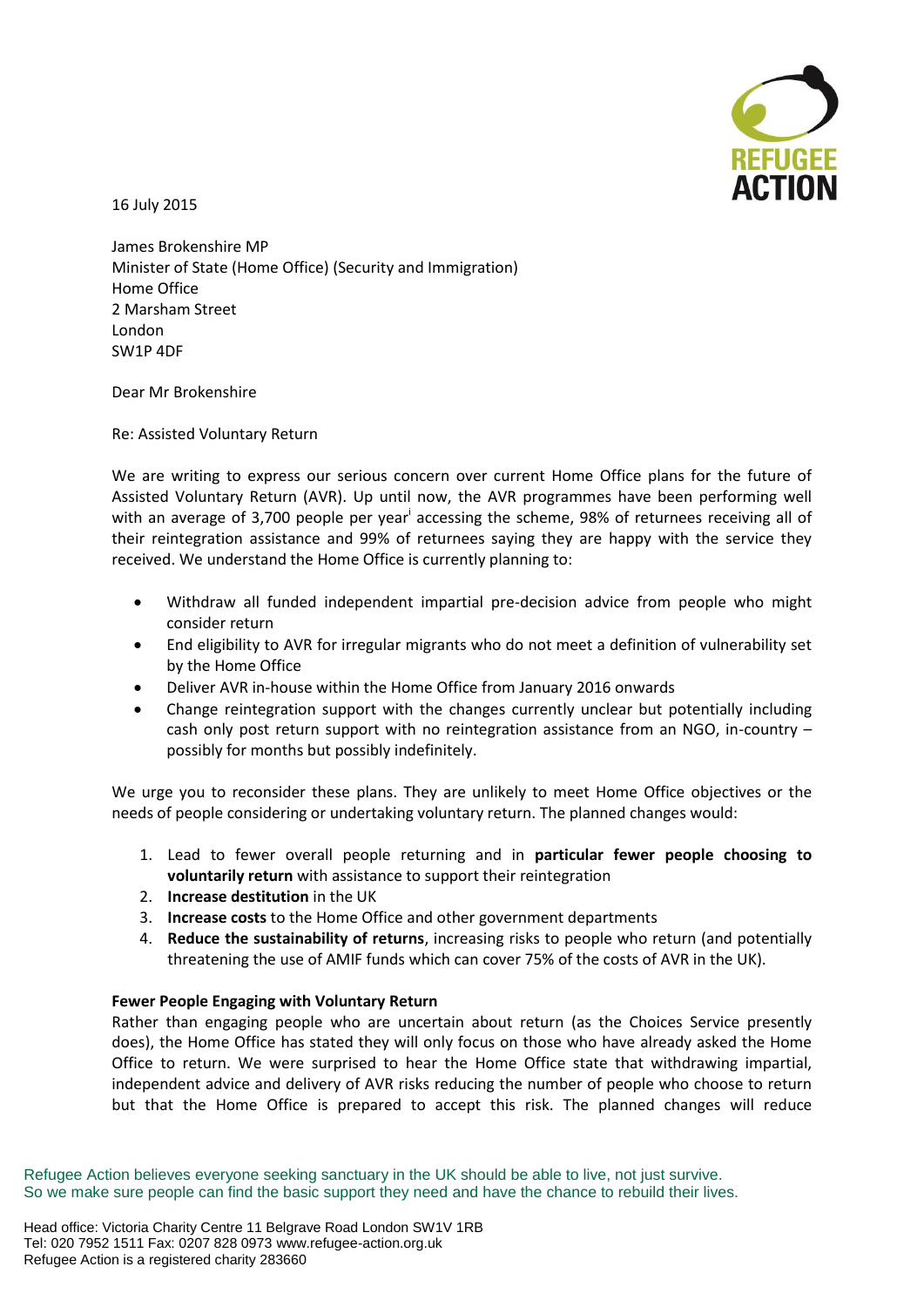engagement with hard-to-reach people – ending a successful and non-coercive approach that empowers them to take control and move on in their lives.

Home Office commissioned research found that many asylum seekers and irregular migrants are suspicious of government funded returns programmes<sup>ii</sup>. Feedback from returnees shows that many people will only apply for AVR if an independent organisation delivers the programme<sup>"</sup>. Prior to impartial advice about return becoming available, refugee and migrant community organisations reported that people were approaching them, requiring impartial advice about return but at that time there was no service for them to be referred to. Those who have been refused asylum are often distrustful of the Home Office because they have not been believed, because they feel they were wrongly refused or because they are now destitute as a result of the refusal. Regardless of whether or not the Home Office have determined that they meet the threshold for international protection, many have a genuine perception that they face risks upon return to their countries. Given the Home Office's stated policy of creating a 'hostile environment' for migrants, it is unrealistic to expect people in this position to approach the Home Office for voluntary return.

Independent impartial advice is a vital element of an AVR programme. Current data shows that over 75% of cases who receive impartial advice from Choices go on to apply for AVR<sup>iv</sup>. Furthermore, the barriers to return that many face are often very complex, requiring a skillset and approach that is not compatible within the work of the Home Office and its stated policy of creating a hostile environment. Many cannot return without a range of assistance (for example those who have been trafficked, victims of domestic violence, children, families, those with physical or mental health needs). 60% of AVR applications in the first half of 2015 were made in cases assessed as 'complex' because of health issues, trafficking, domestic violence or other complexities. The most complex and vulnerable cases are made up of the people who the Home Office are least able to return and who are most likely to remain in the UK under current plans. Many will remain here in extremely difficult circumstances.

## **More Destitution in the UK**

In 2014, just under 900 destitute or soon to be destitute people approached the Choices service across the UK. 60% went on to depart the UK through an AVR programme and received assistance to support their reintegration. Under section 17 of the Children's Act 1989, Local Authorities are compelled to provide accommodation and financial support to families containing children who have no recourse to public funds. The Centre on Migration, Policy and Society (COMPAS) at the University of Oxford believed there to be 3,391 families with No Recourse to Public Funds (NRPF) supported by Local Authorities in England and Wales in 2012/13<sup>v</sup>. Local Authorities are also obliged to support those with additional needs (for example health needs that have resulted from years of destitution). Those who Local Authorities are not compelled to support often have no accommodation or income and are forced into risky, exploitative activities or rely on charities in order to subsist. Research from the Joseph Rowntree Charitable Trust shows that many voluntary, charity and faith groups have reached breaking point attempting to support destitute people.<sup>vi</sup>

The Home Office plans will lead to an increase in people living in destitution in the UK, an increase in families that Local Authorities are compelled to support and an increase in people forced into risky and exploitative activities in order to get by.

## **Increased costs**

AVR costs on average  $£3,500$  per return<sup>vii</sup> in comparison to an average  $£15,000$ <sup>viii</sup> per enforced removal. Removing independent impartial pre-decision advice and delivering AVR in-house directly by the Home Office will reduce the number of people returning. These people will either remain destitute in the UK with diminishing health, increasing costs to the NHS, or fall to Local Authorities to be supported. The Home Office estimate that each person living in the UK without leave to remain costs up to a further £4,250 per year in public services<sup>ix</sup>. It is highly likely that the Home Office would find its own budget increasing. Over time it may be forced to grant status to people who have remained destitute in the UK for several years. Some of those who would have otherwise taken AVR will go on to be detained and some will be removed. If 20% of the average 3,700 people per year who would have departed via AVR were to go on to be forcibly removed instead, this will cost the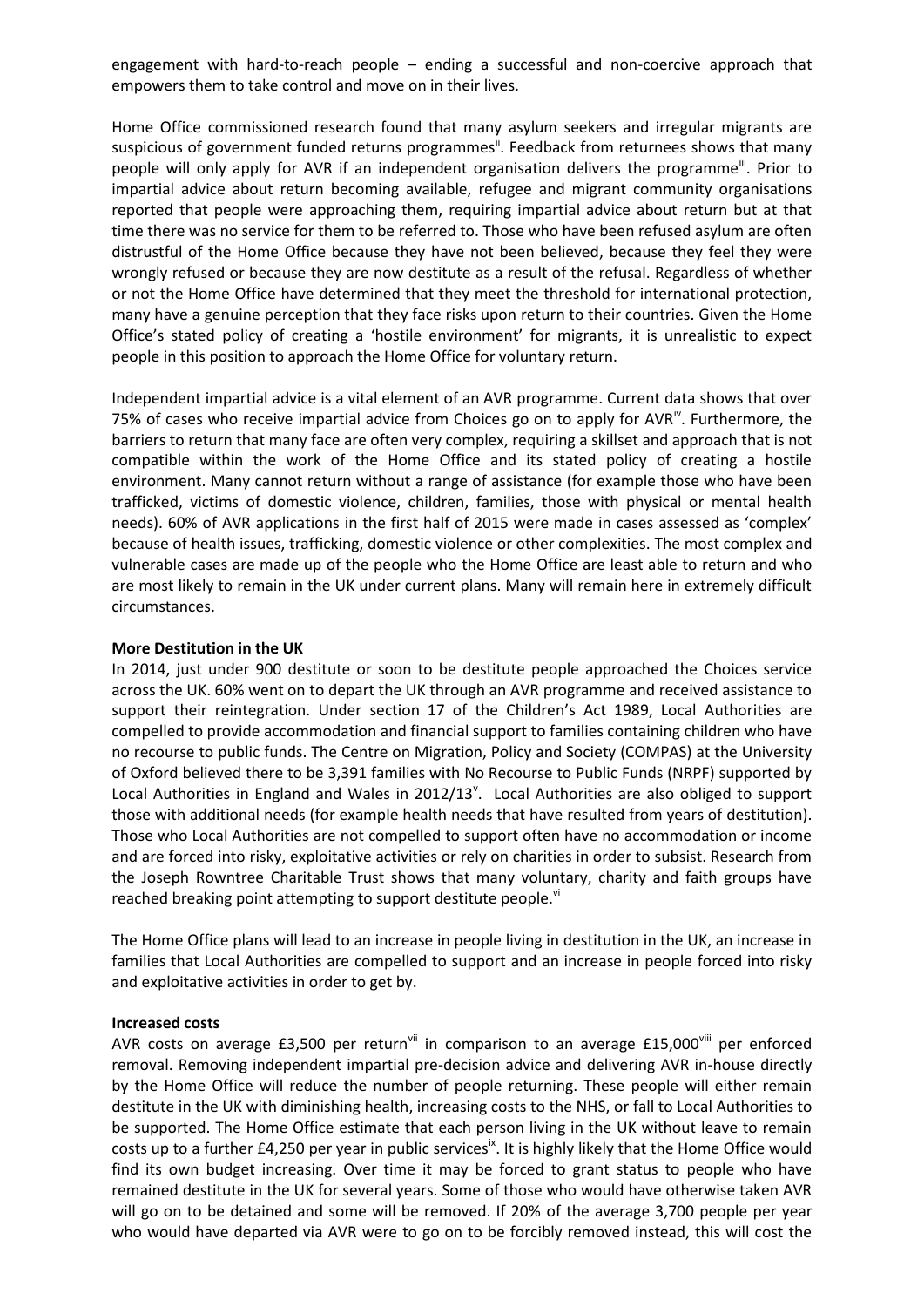Home Office and taxpayer a **further £8.5 million** per year over the term of the current government.<sup>\*</sup> In reality, many more are likely to be removed – further increasing these additional costs, while the costs to other government departments are harder to quantify but likely to increase the overall additional cost to the taxpayer even further.

## **Less Sustainable Returns**

The sustainability of voluntary returns is, according to established research<sup>xi</sup>, measured by indicators such as whether returnees fear persecution and other security threats and whether returnees have adequate opportunities to generate an income and access sufficient housing, subsistence, health and education. In order for people to have the best chances of rebuilding their lives, AVR has to have a focus on delivering sustainable outcomes. Without this focus, people may be at risk after returning and they are much more likely to become internally displaced or need to remigrate – regardless of any deterrence that a re-entry ban might provide. The need for AVRs to have an emphasis on sustainability is set out in the objectives of the Asylum, Migration and Integration Fund (AMIF)<sup>xii</sup>. There is a significant risk that the lack of focus on sustainability in the Home Office plans will not only leave returnees in unsustainable positions but could also leave the department ineligible for the 75% of funding it is relying on from the AMIF. This risk is heightened if the Home Office did not conduct a consultation on its priorities for AMIF funding prior to agreeing its budget with the Commission. Without AMIF funding, the cost of AVR to the Home Office would increase by a further 300%.

Withdrawing independent, impartial advice, ending eligibility for irregular migrants who do not meet the definition of vulnerable, attempting delivery by the Home Office - which does not have a skills base in, and is not well positioned to manage vulnerabilities and reducing reintegration assistance will all negatively impact on the sustainability of returns. We are concerned that the Home Office plans for the future of AVR will not provide people with opportunities to achieve meaningfully sustainable outcomes.

We trust that this is a useful input to ongoing discussions about the future of AVR in the UK, and would be happy to meet you or to provide any further information that might be useful.

Yours sincerely

**.** 

**Jonathan Ellis**, Head of Policy, Research and Advocacy, British Red Cross **Laura Parker**, Chief Executive Officer, Children and Families Across Borders (CFAB) **Maurice Wren**, Chief Executive, Refugee Council **Sally Daghlian OBE**, Chief Executive, Praxis Community Projects **Stephen Hale OBE**, Chief Executive, Refugee Action

<sup>iv</sup> In Q1 2015, 423 cases had at least one options advice session with Choices. By July 330 had gone on to submit applications for AVR.

v Local Authority Responses to Families with 'no recourse to public funds' P57 - COMPASS, June 2015 [https://www.compas.ox.ac.uk/fileadmin/files/Publications/Reports/PR-2015-No\\_Recourse\\_Public\\_Funds\\_LAs.pdf](https://www.compas.ox.ac.uk/fileadmin/files/Publications/Reports/PR-2015-No_Recourse_Public_Funds_LAs.pdf)

vi Still Destitute, page 5- Joseph Rowntree Charitable Trust, 2009 <http://www.jrct.org.uk/userfiles/documents/Still%20destitute%20%282009%20full%20research%20report%29.pdf>

 $v^{ij}$  Based on the Choices years 1, 2 and 3 total returns numbers (11,222) and total expenditure for Choices (£40,160,924)

i Based on Choices return numbers 2011-2014

ii Factors affecting participation in assisted voluntary return programmes and successful reintegration: a review of the evidence - Thiel, D., & Gillian, K, 2010

iii From July to September 2013 over half of detained AVR applicants applying for AVR cited, as a significant factor in their decision, the fact that the AVR programme was administered independently of the Home Office. This figure increased significantly with certain nationalities for whom protection concerns and detention at the receiving airport are important, for example Pakistan and Sri Lanka.